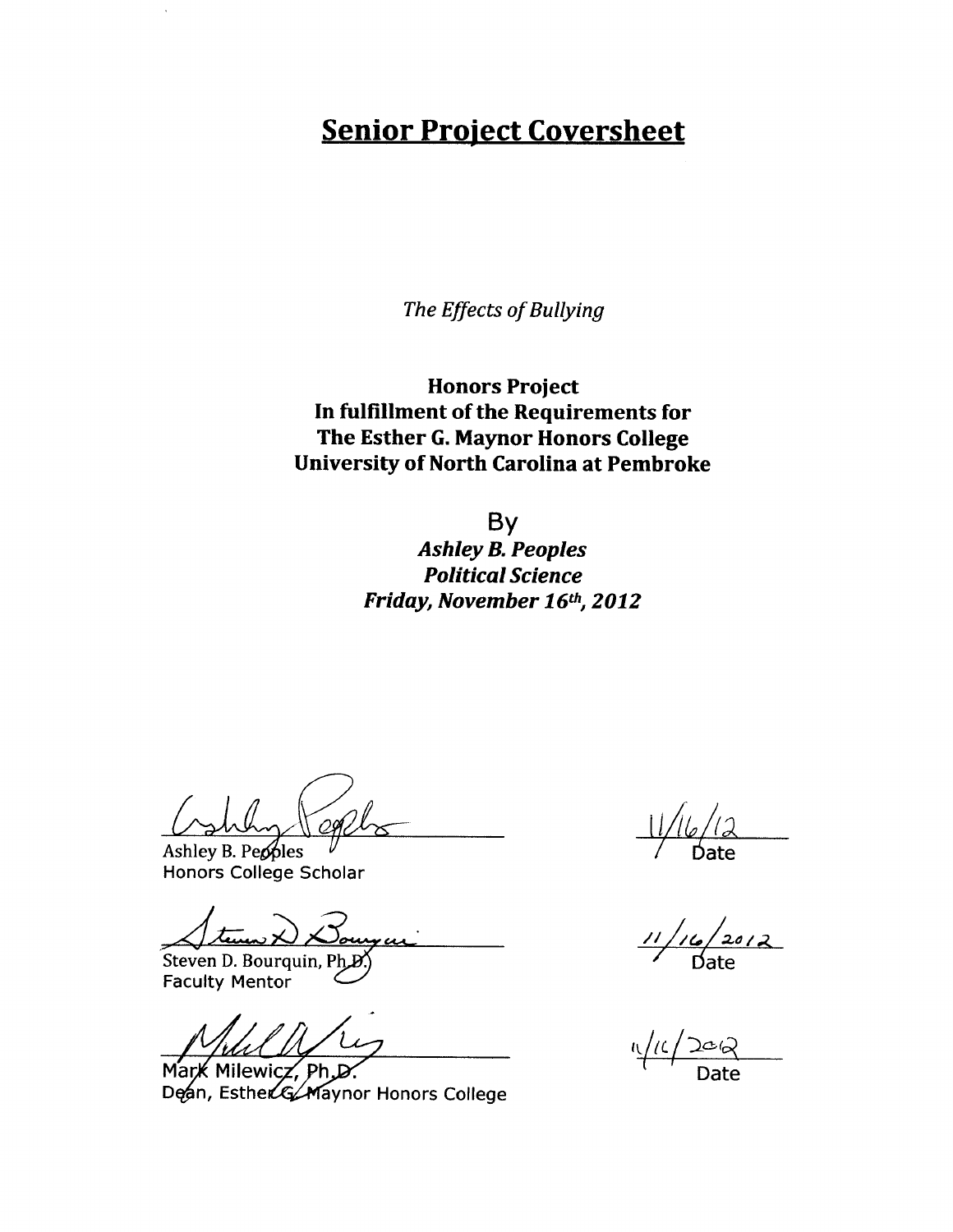### TABLE OF CONTENTS

| 2.                                                             |  |
|----------------------------------------------------------------|--|
|                                                                |  |
|                                                                |  |
| 5. EVENT NUMBER TWO: Discussion on Bullying, How to Find Help, |  |
|                                                                |  |
|                                                                |  |
|                                                                |  |

 $\mathcal{L}^{\text{max}}$  and  $\mathcal{L}^{\text{max}}$ 

 $\sim 10^{-10}$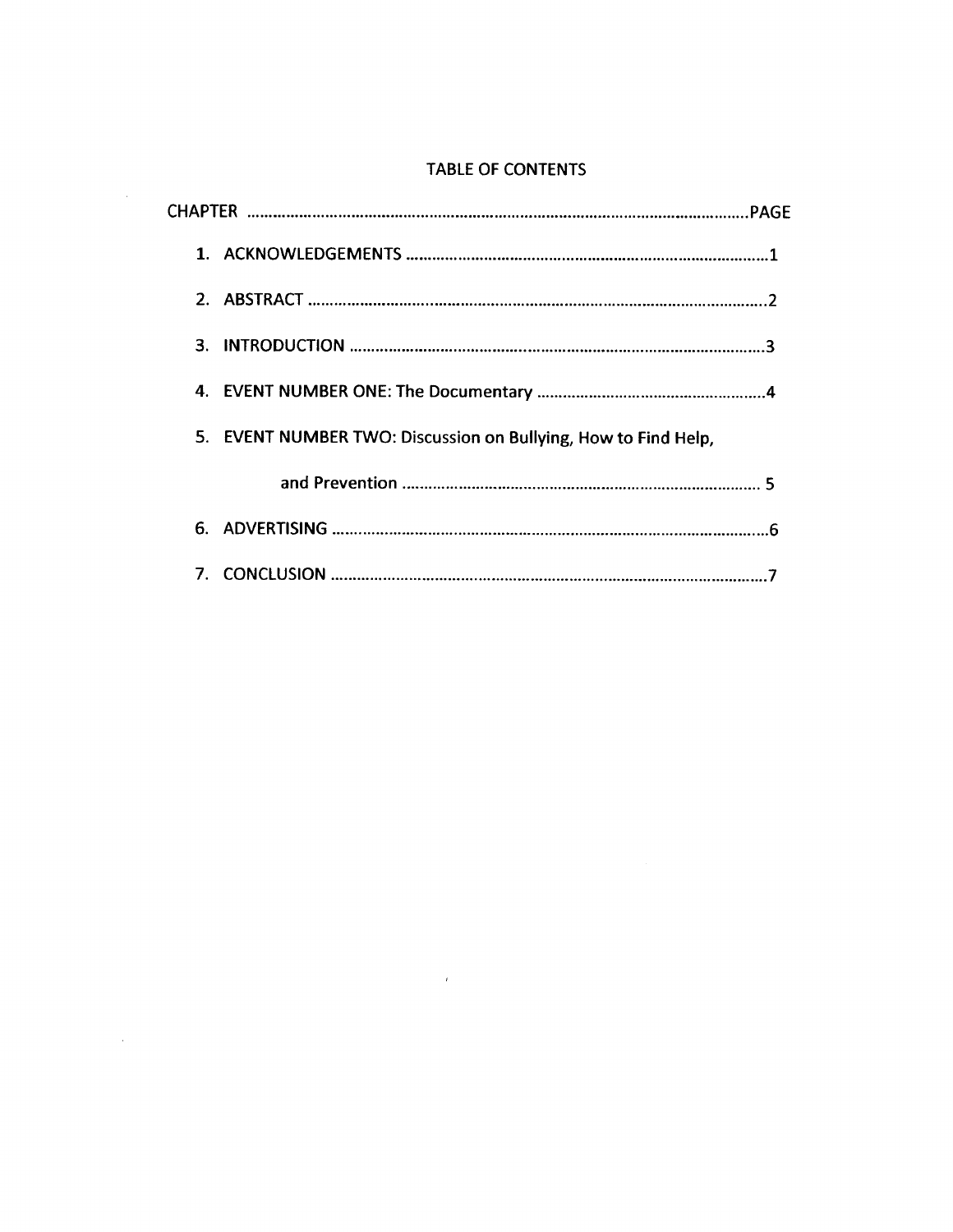## ACKNOWLEDGEMENTS

I would like to thank all of those who have helped in getting this project completed. Thank you to Brandon Hudson and Joshua Long for helping me get the documentary filmed and edited. I would like to thank Glenda Lowry, Logan Lowry and Sam Langley for being so brave for allowing me to share their stories with the world. I would also like to thank Dr. Steven Bourquin for being an amazing mentor and for believing in this issue. Thank you to Dr. Mark Milewicz and Ms. Lisa Smith for helping get the projects set up and being a big help in making sure I was on the right track.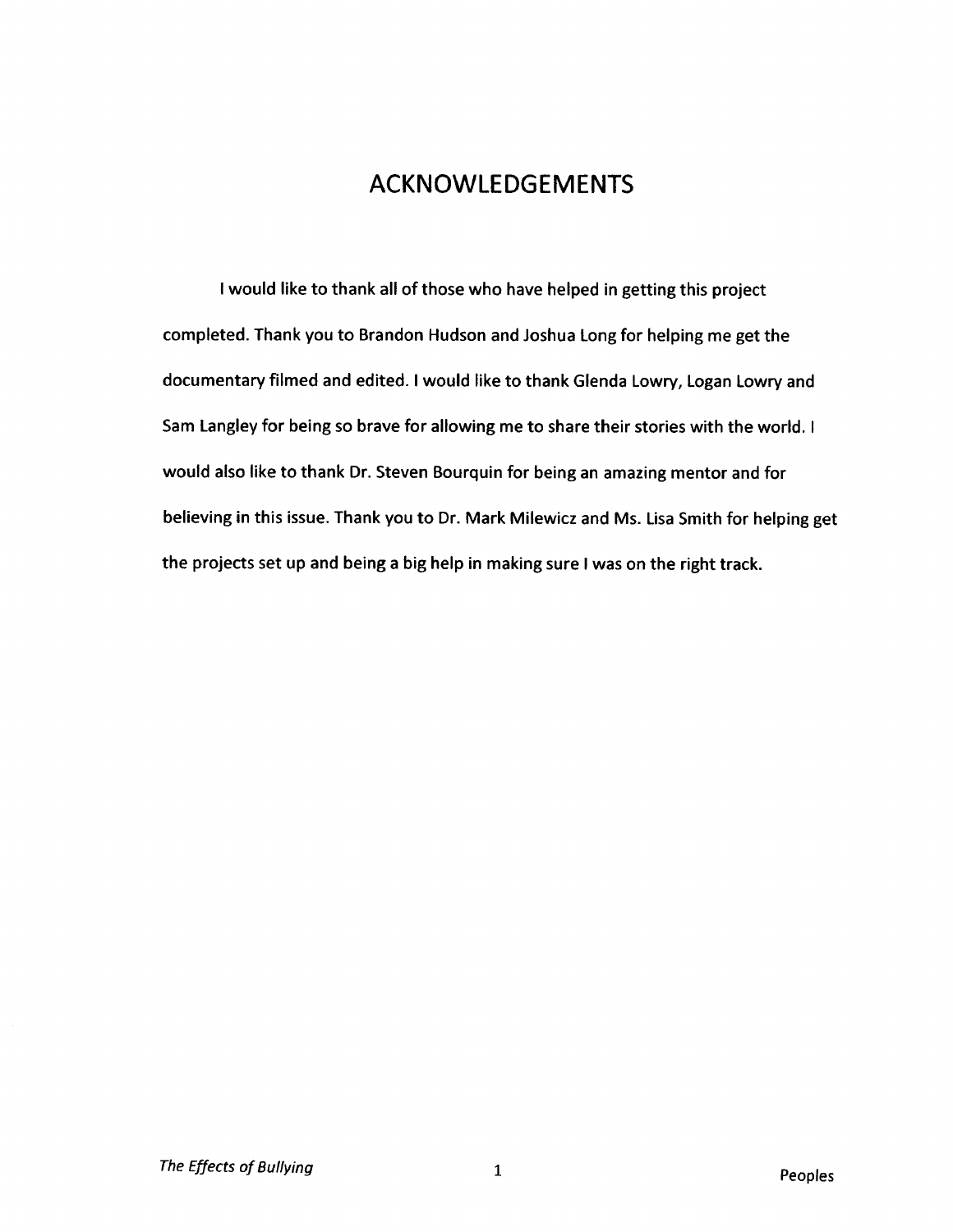### ABSTRACT

The Effects of Bullying By Ashley B. Peoples Political Science University of North Carolina at Pembroke December 8<sup>th</sup>, 2012

Bullying is becoming a more prominent problem in U.S. schools every day. This Honors Project talks about not only the prominence of the problem, but the lasting effects that follow the act. This project involved two campus dialogue events. The first was the showing of a student-made documentary of the effects of bullying after the fact. The documentary included facts on bullying in U.S. schools and interviews involving UNCP students and family. The second event was a presentation or forum on bullying, how to find help, and prevention followed by a meaningful discussion on what was presented. The events overall were successful by means of getting the point across and the act of spreading awareness on the issue.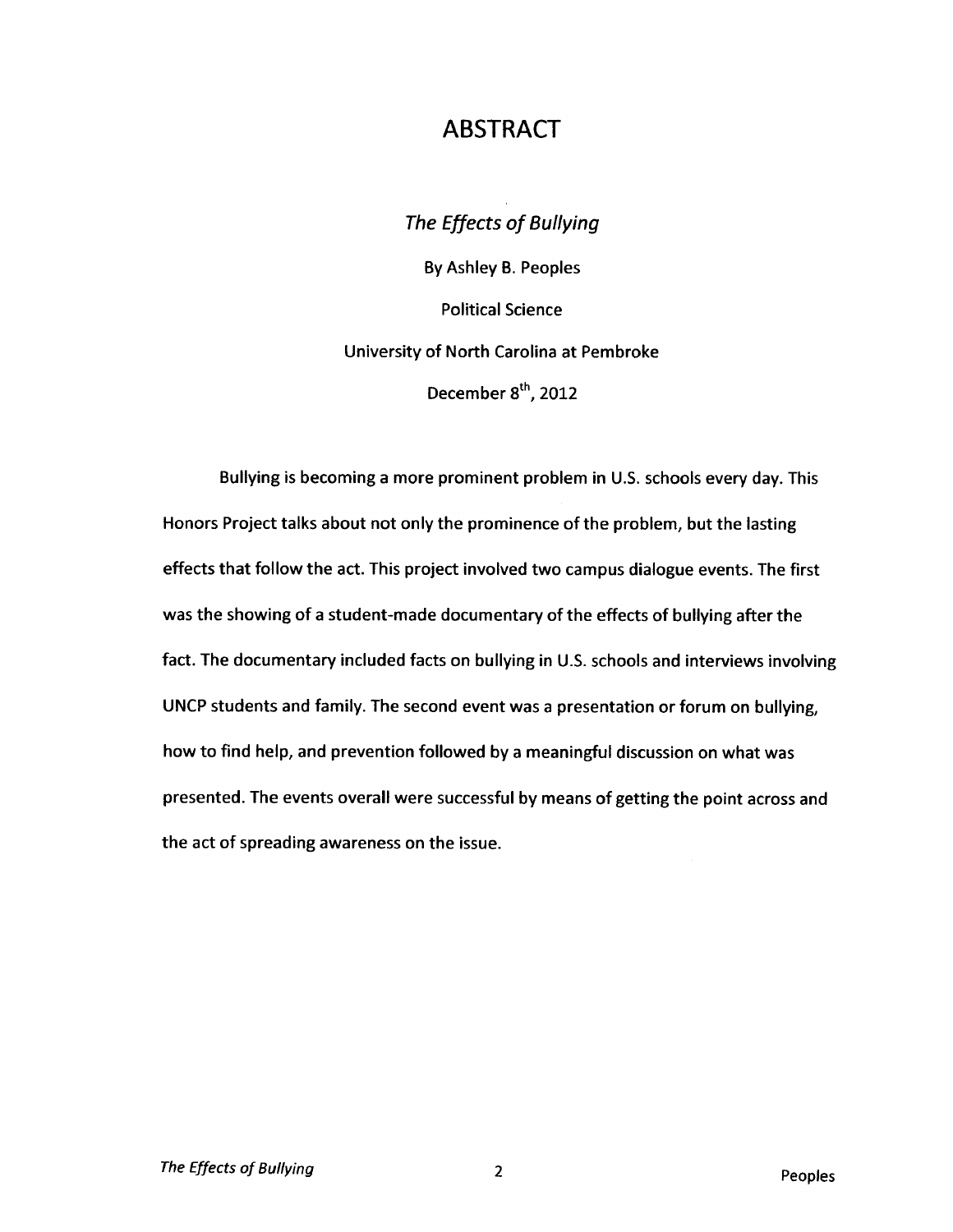### **INTRODUCTION**

Many people wonder why I decide to do my Campus Dialogue Project on the effects of bullying. Not many people realize that bullying has impacted my life in many ways. In middle school, I was teased and verbally bullied due to my weight and dorky personality. In high school, when I moved from small-town Alabama to big-town Raleigh, North Carolina, I began to be picked on because of, not just my weight, but my accent, state of birth, and my political views. This led to my being cyber bullied my senior year which led to being socially bullied by those who I had once called my best friends.

I had never really thought of how these events affected me until my sophomore year of college here at UNCP. During spring break of the 2010-2011 academic year, my friend Anthony committed suicide. Though we never really knew the cause of his decision, I was told by a close friend of ours that he was being relentlessly bullied by members of the intramural sports team he was a member of. After this event there was only one thing on my mind: How could I have prevented this? Was there something I could have done?

I took it as my mission to bring awareness on how devastating the effects of bullying could be and decided to focus my senior project on that very subject. In the rest of this paper you will see my steps towards planning two campus events and the outcomes these events produced.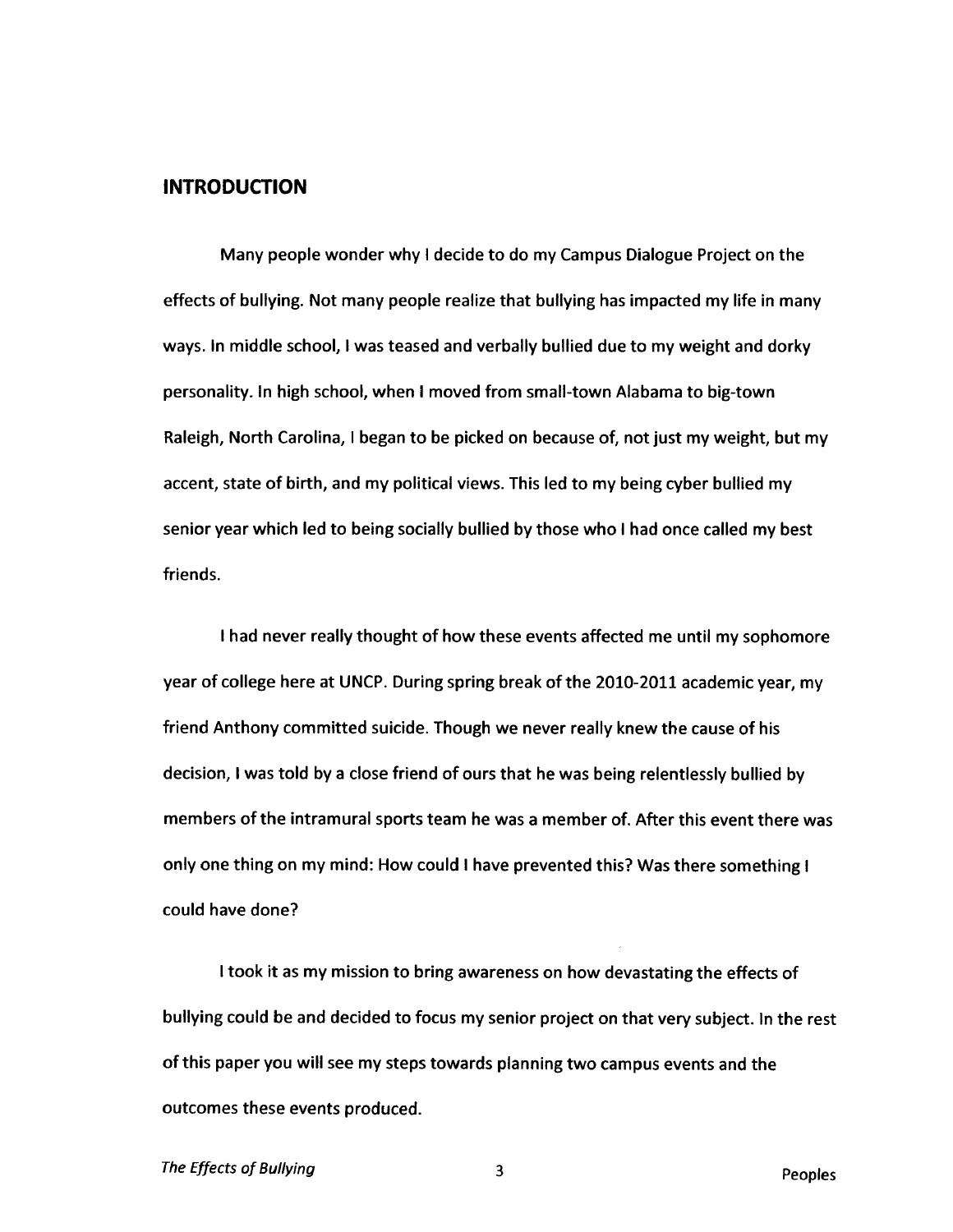#### **EVENT NUMBER ONE: The Documentary**

For a last minute idea, I believe the most beneficial and successful event was the documentary that a friend and I created. A few weeks before my first event, my friend Joshua Long approached me with an idea to create a short documentary on the effects of bullying starring UNCP students. I agreed that this was an excellent idea and we set forth on making it so.

The first thing to do was to get the subjects. I put out the word through Facebook and through word of mouth that I was looking for people who had been bullied and would like to share their story. Within a few days, three people had approached me about being a part of the project. Two of the persons were Glenda and Logan Lowry. This mother and son duo gave a spectacular interview on how bullying affected his actions during the time of bullying, but how the event still affected him today. The third person was an Honors College Sophomore student named Sam Langley. She also gave an amazing interview on how her experience with bullying helped her decide her future in a positive way.

The video is a little over 8 minutes long. The event surrounding the documentary received 11 people in attendance. Considering it was a Friday night in Pembroke, this is a great turnout. The following discussion included some of the attendees sharing their own experiences with bullying and how the video affected their outlook on bullying in secondary schools.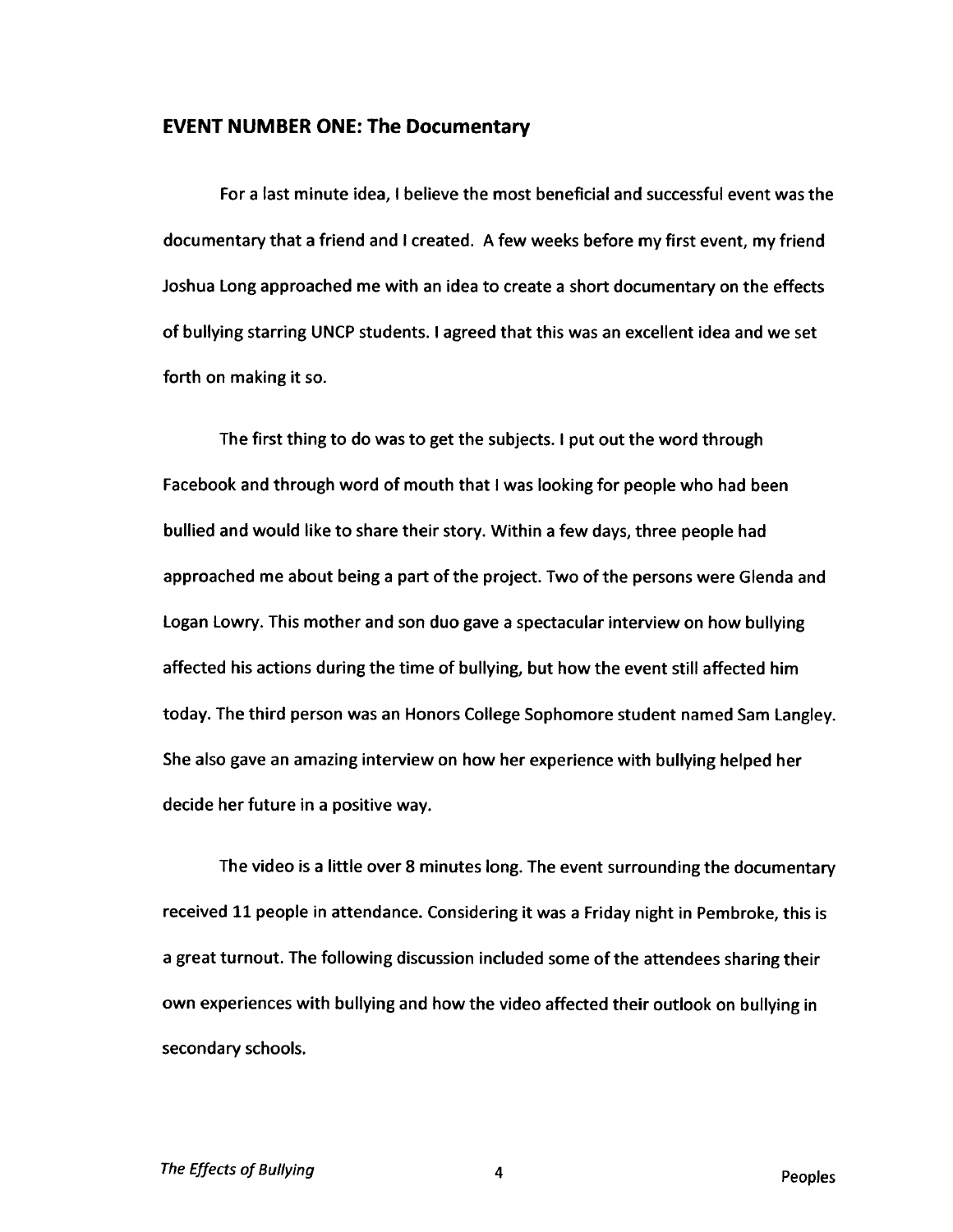I have created a Youtube page for the documentary called "HCAntiBully". The documentary can be watched there, but I will also be including a hard copy of the video with this paper.

#### **EVENT TWO: Discussion on Bullying, How to Find Help, and Prevention**

Event Two included a PowerPoint presentation and a follow up discussion on bullying, how to find help after the fact, and prevention. This event was successful in that I was able to get the point across on how serious bullying is and how important it is to find help, but it was not successful because of the poor attendance.

I researched many different anti-bully movements and found two popular ones to focus on. The first was The Bully Project. This movement included a nation-wide released movie featuring the effects of bullying on middle school students and also provides helpful tips on how to prevent bullying and how to spot it. The second movement was Make Beats Not Beat Downs. This movement focused on the different types of bullying and on how to find help.

Four people showed up to this event but the feedback on the presentation was phenomenal. The discussion afterwards was also successful in that the main topic discussed was the number of ways one can help prevent the act of bullying and how to help a victim find guidance and/or counseling.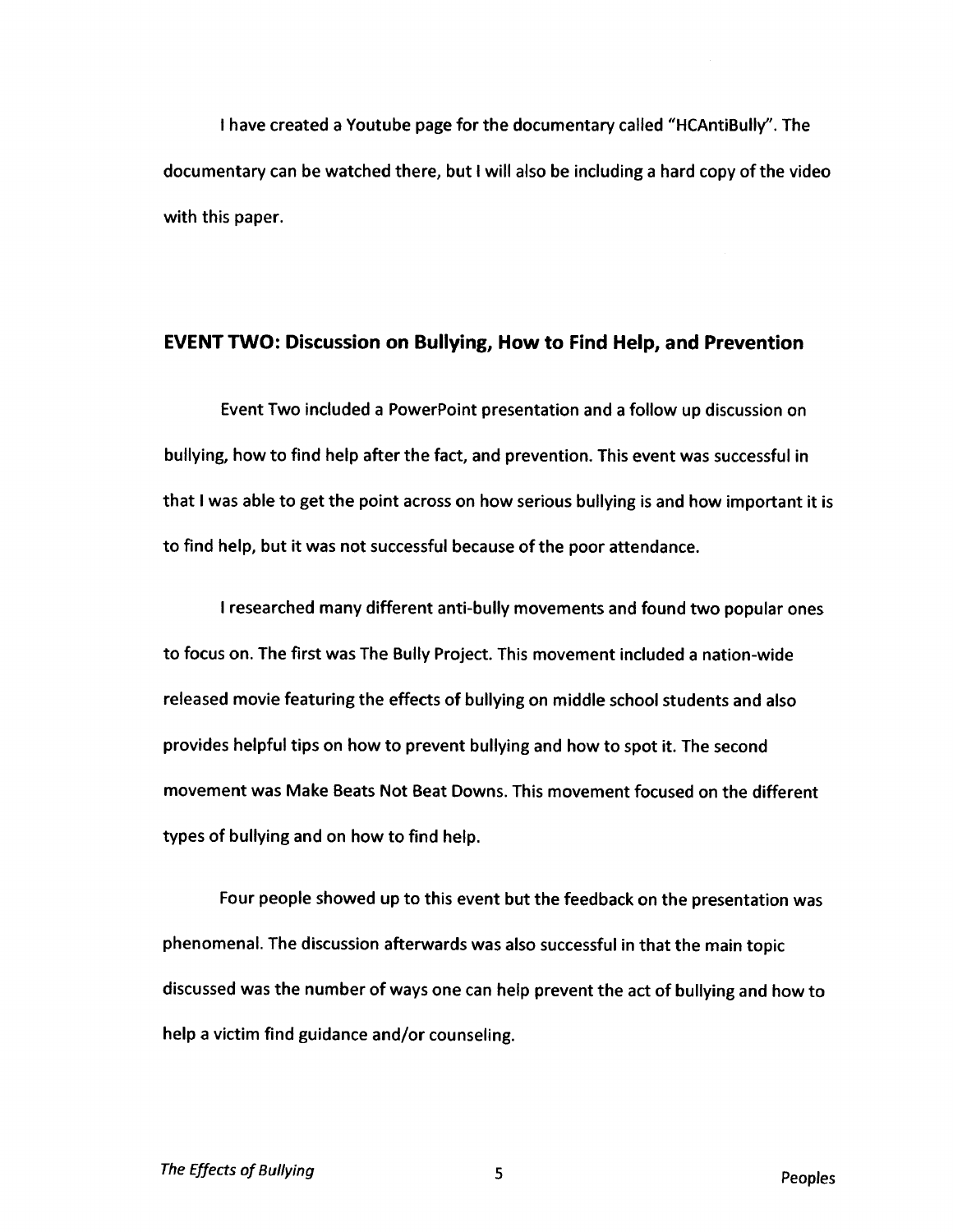The slides of this presentation can be found directly following this paper. There are 16 slides in total.

### **ADVERTISING**

The success of these events has to be credited to advertising. When asked the majority of people who attended both events decided to come by viewing the Facebook event pages or from word of mouth. The two Facebook pages were created a week before each event. Upon creating these pages, over 90 people from UNCP and the Robeson County area were invited and encouraged to invite their friends and family. This is where the majority of my publicity came from.

During both events, attendees would pull their friends in from the hallway or from their rooms to come and participate. This was very beneficial in getting the word about Bully Awareness out beyond the Honors College community. Some former UNCP students were also in attendance due to being persuaded to come by an attendee.

The least effective form of advertisement was the

**Bully fluKirene// flov. «lh ond I Sth Oak Hall 1st floor lounge 6:30 pm**



**Nov. 9th: Student Made Docunentaty en Bully Vicitms and effects flo\*. I IMi: forum, D0eu//ie« on •MllylfK). fladia? Help,** and **Prevention** 

An example of the flyers advertising the two events

flyers. Not only was there a mix up with the first set, the second set did not receive much attention. I had set up strategic areas to hang the flyers (including dorm halls and my own apartment building), but some were torn down or ignored. None of the attendees said they attended from seeing a flyer.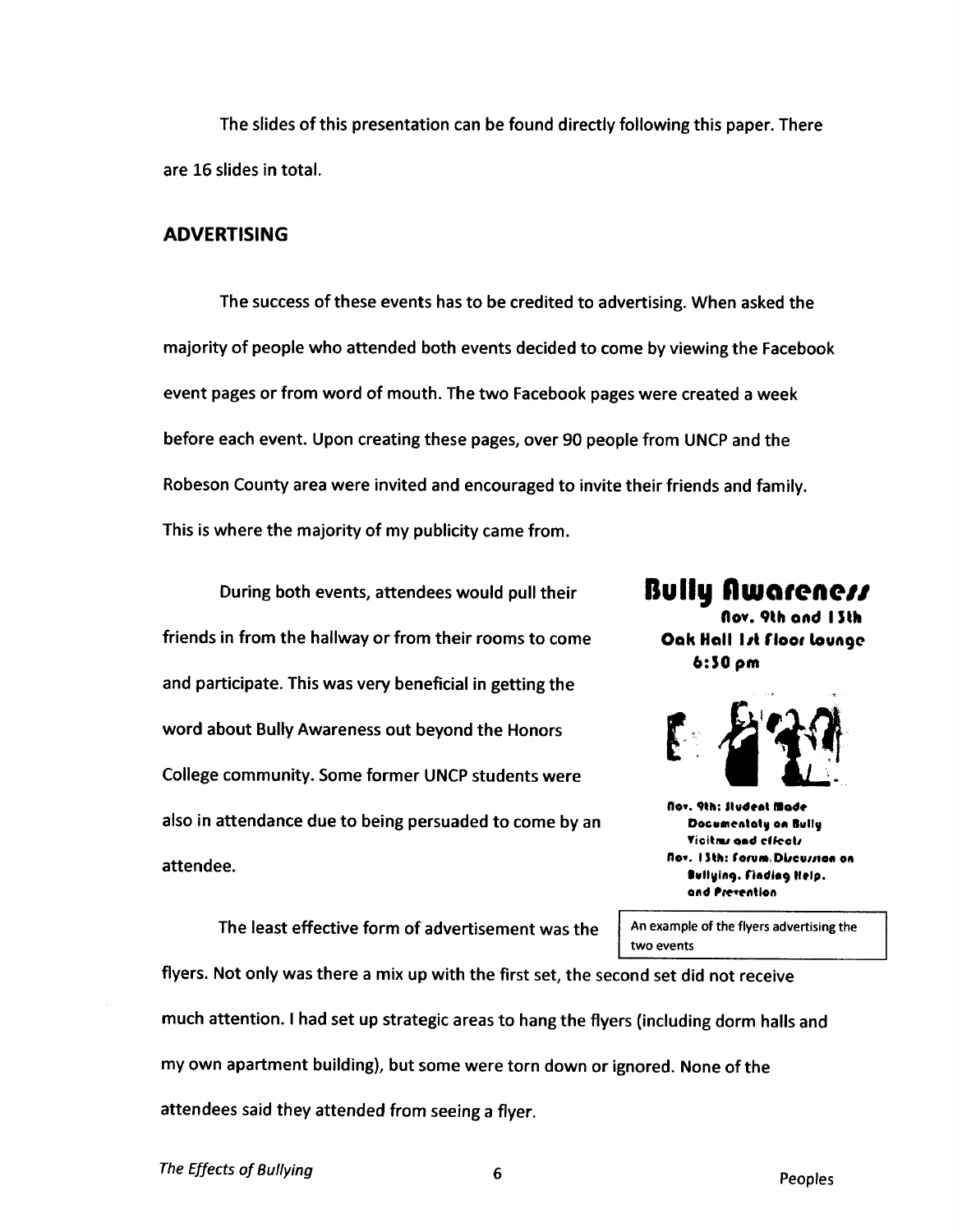### **CONCLUSION**

The events were over all successful. Through tireless efforts from myself and my support team of friends, colleagues, and faculty, I was able to put out two fantastic events that showed how adverse the effects of bullying can be on a victim. Many students received previously unknown facts on bullying and how to find proper counseling and help. There was also an over abundance of students who believed they would now stand up for victims and help their fellow students who had previously been bullied.

I would like to believe Anthony and all of the bully victims who choose to commit suicide are smiling down at these efforts. I hope it makes them proud. I know that I am proud of the success of these events.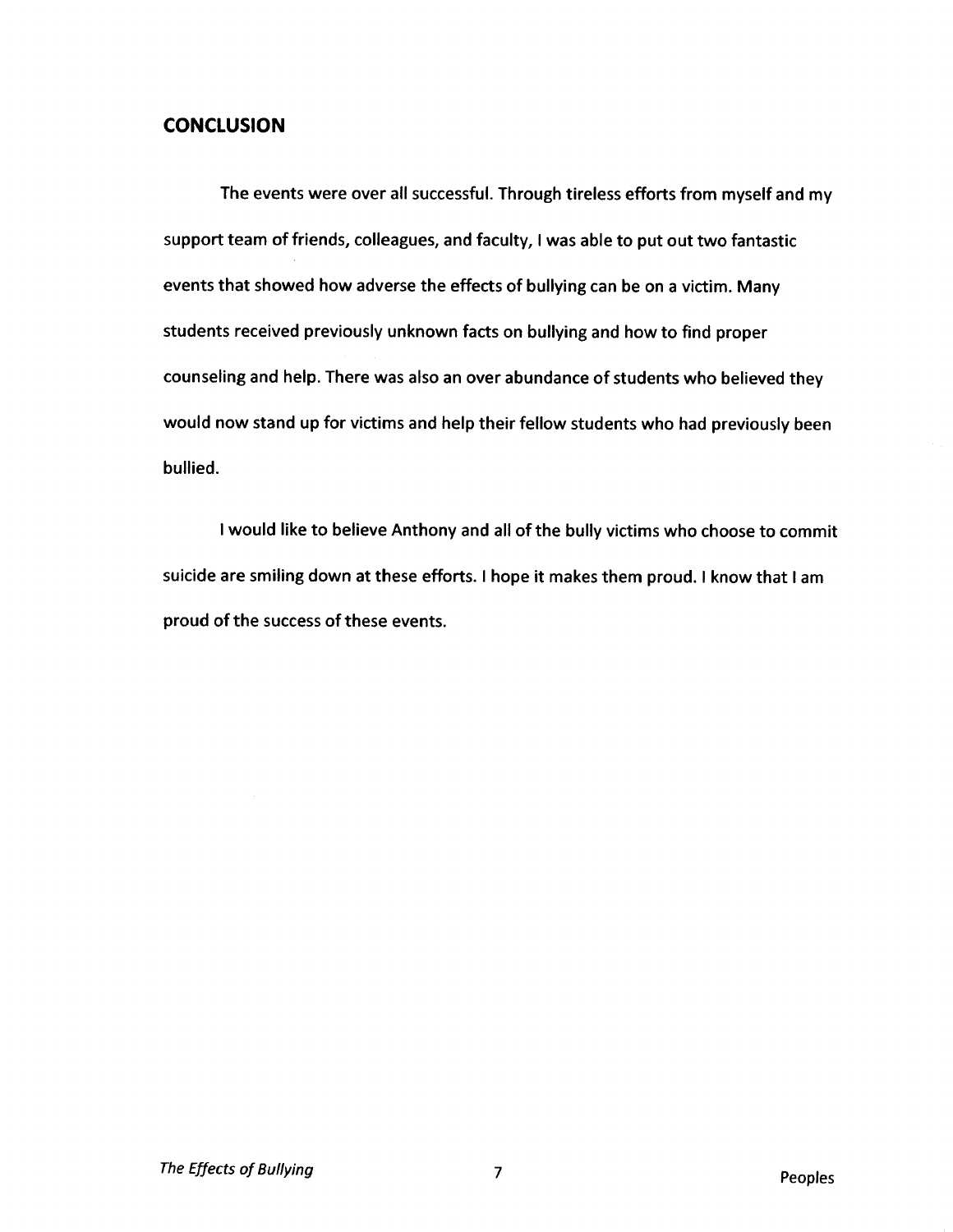

# **What is Bullying?**

- From The Bully Project:
	- Bullying is a widespread and serious problem that can happen anywhere. It is not a phase children have to go through, it is not "just messing around" and it is not something we just grow out of. Bullying can cause serious and lasting harm.
	- Although definitions of bullying vary, most agree that bullying involves:
		- IMBALANCE OF POWER: people who bully use their powerto control or harm and the people being bullied may have a hard time lefending themselves.
		- INTENTTO CAUSE HARM: actions done by accident are not bullying; the person bullying has a goal to cause harm.
		- « REPETITION: incidents of bullying happen to the same the person over and over by the same person or group.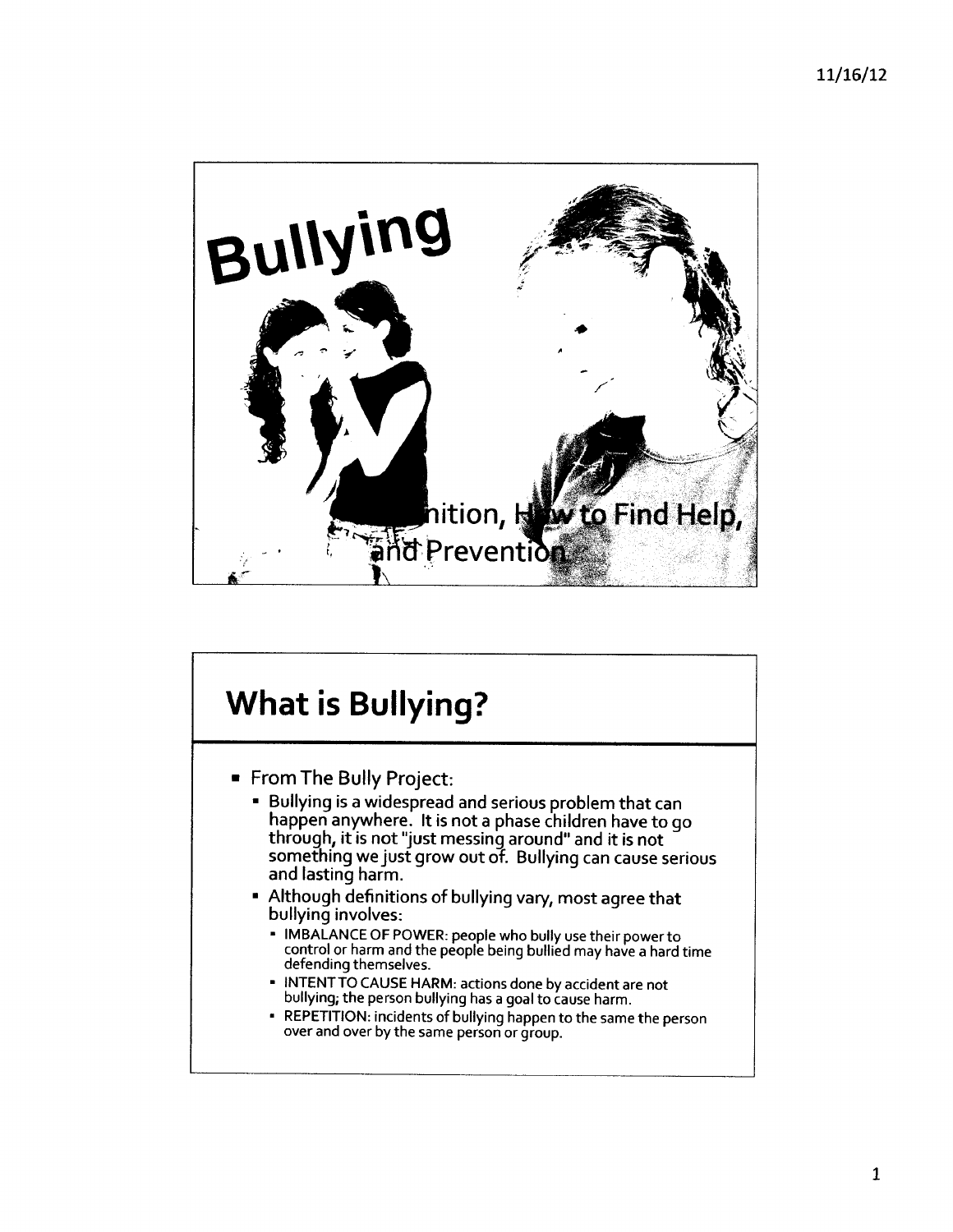# Definition - Physical Bullying



- Kicking
- Pinching
- Punching
- Scratching



- spitting or any other form of physical attack
- Damage to or taking someone else's belongings may also constitute as physical bullying.

Definition from: Make Beats Not Beat Downs

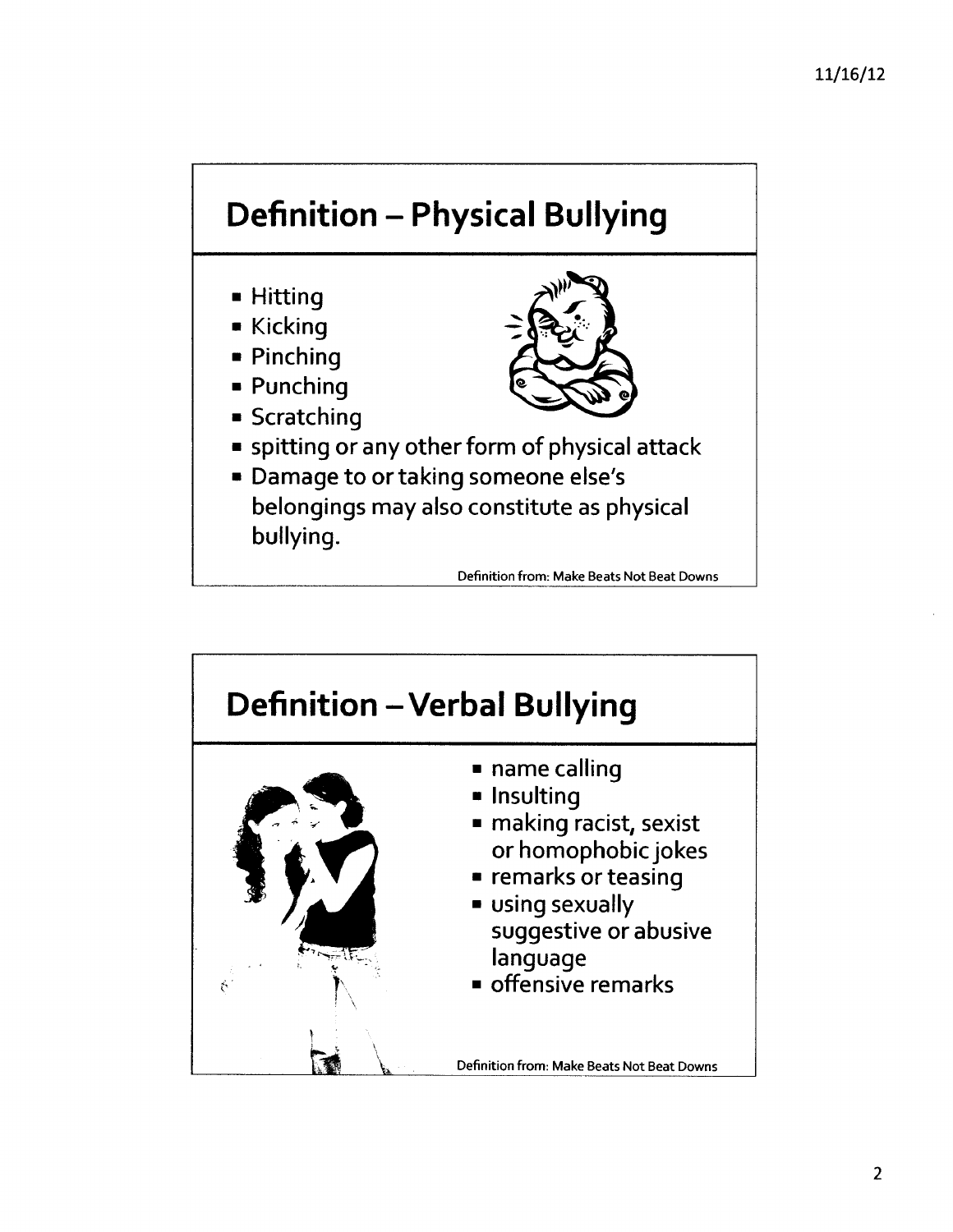# Definition - Indirect/Social Bullying

- spreading nasty stories about someone
- exclusion from social groups
- being made the subject of malicious rumors
- **Example 13 assets**
- email and text messages

Definition from: Make Beats Not Beat Downs



## Definition - Cyber Bullying any type of bullying that is carried out by electronic medium. There are 7 types including: 1. Text message bullying 2. Picture/video clip bullying via mobile phone cameras 3. Phone call bullying via mobile phones 4. E-mail bullying 5. Chat-room bullying 6. Bullying through instant messaging (IM) . Bullying via websites Definition from: Make Beats Not Beat Downs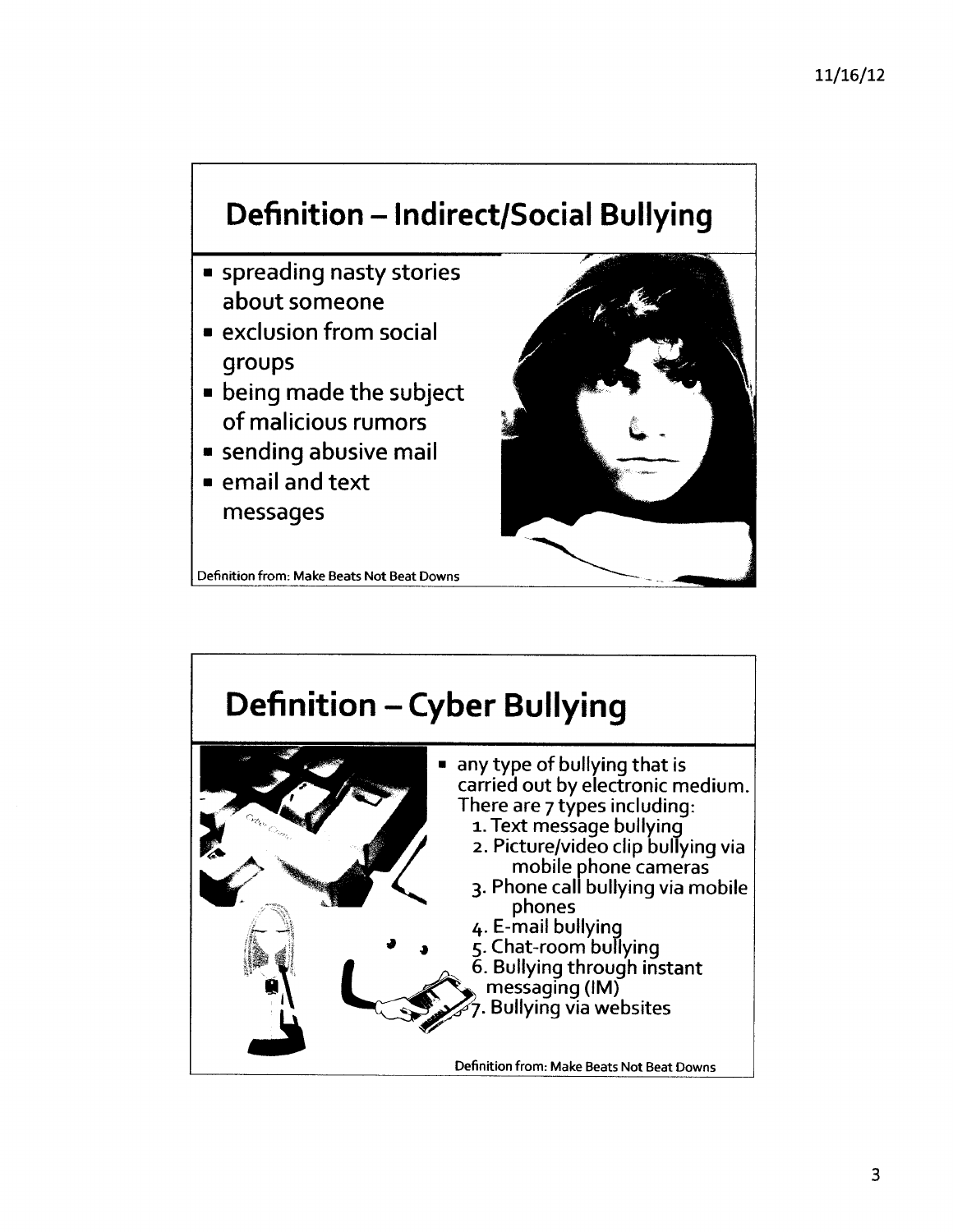# Some Facts

- It is estimated that 160,000 children miss school every day due to fear of attack or intimidation by other students.
	- Source: National Education Association.
- 1 in 7 Students in Grades K-12 is either a bully or a victim of bullying.
- 56% of students have personally witnessed some type of bullying at school.
- 15% of all school absenteeism is directly related to fears of being bullied at school.
- 71% of students report incidents of bullying as a problem at their school.
- a out of 20 students has seen a student with a gun at school.
- 282,000 students are physically attacked in secondary schools each month.
- Over 13 million children will be bullied this year

Definition from: Make Beats Not Beat Downs and The Bully Project

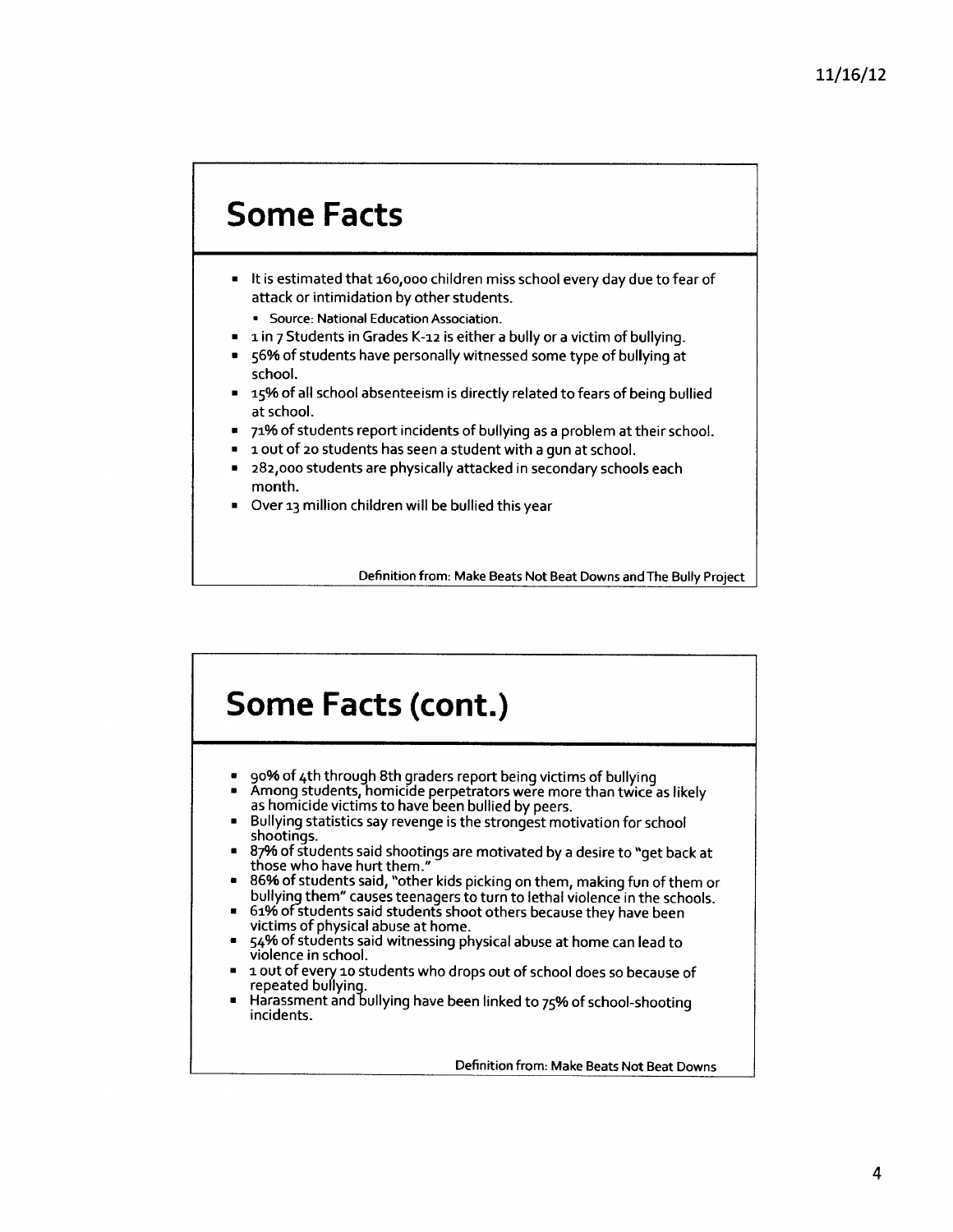

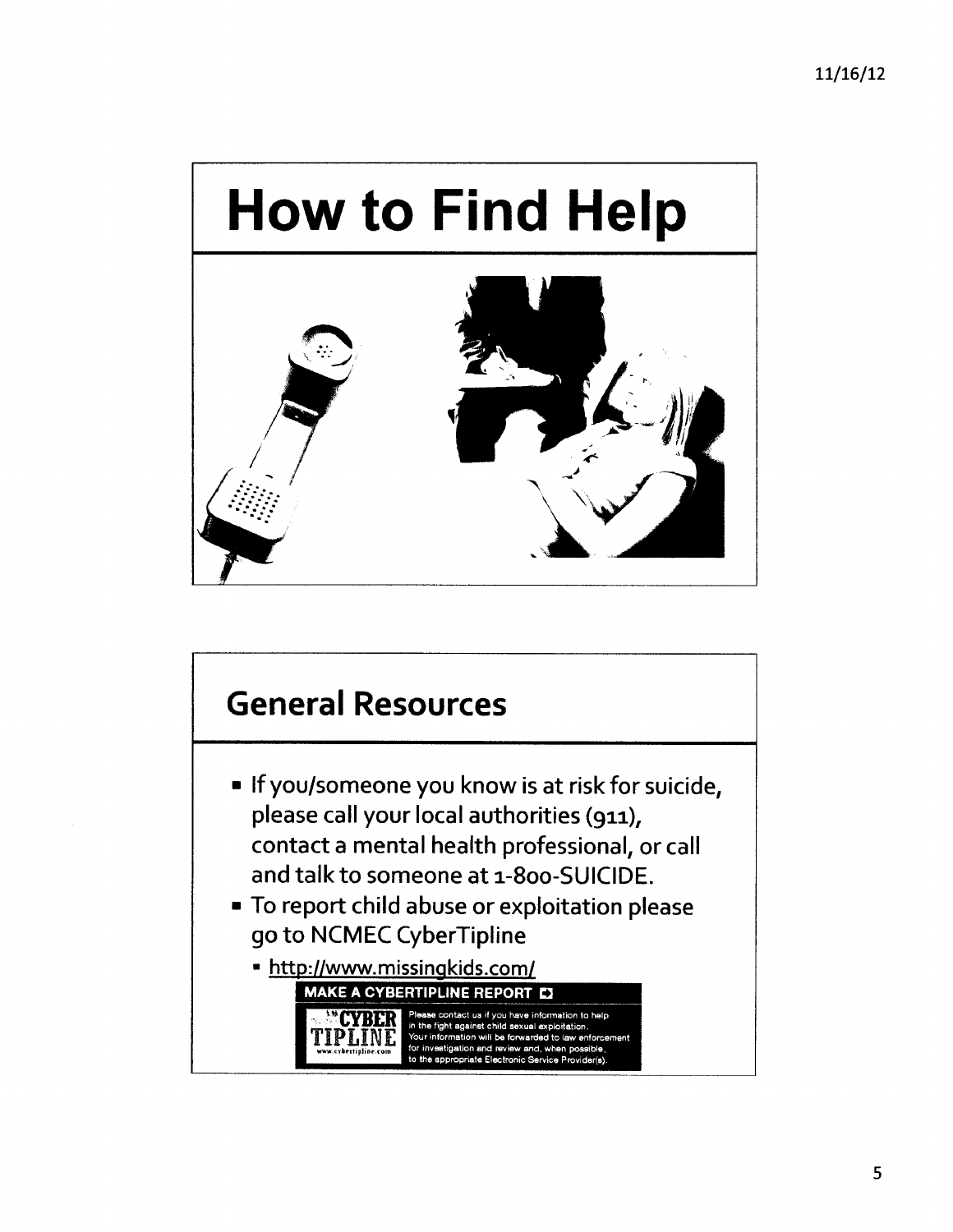# **The Trevor Project**

### **The Trevor Project**

- only nationwide, aroundthe-clock crisis/suicide prevention helpline for LGBT teens and questioning youth.
- Website: thetrevorproject.org Hotline: 1-866-4-1)- Trevor



# **The Boys Town National Hotline**

- **The Boys Town National Hotline:**
	- Trained counselors respond to your questions 24/7/365. The Counselors can help with:
		- Suicide prevention
			- Depression
			- School issues
	- Website: Bovstown.ora Hotline: 1-800-448-3000 to speak with a counselor.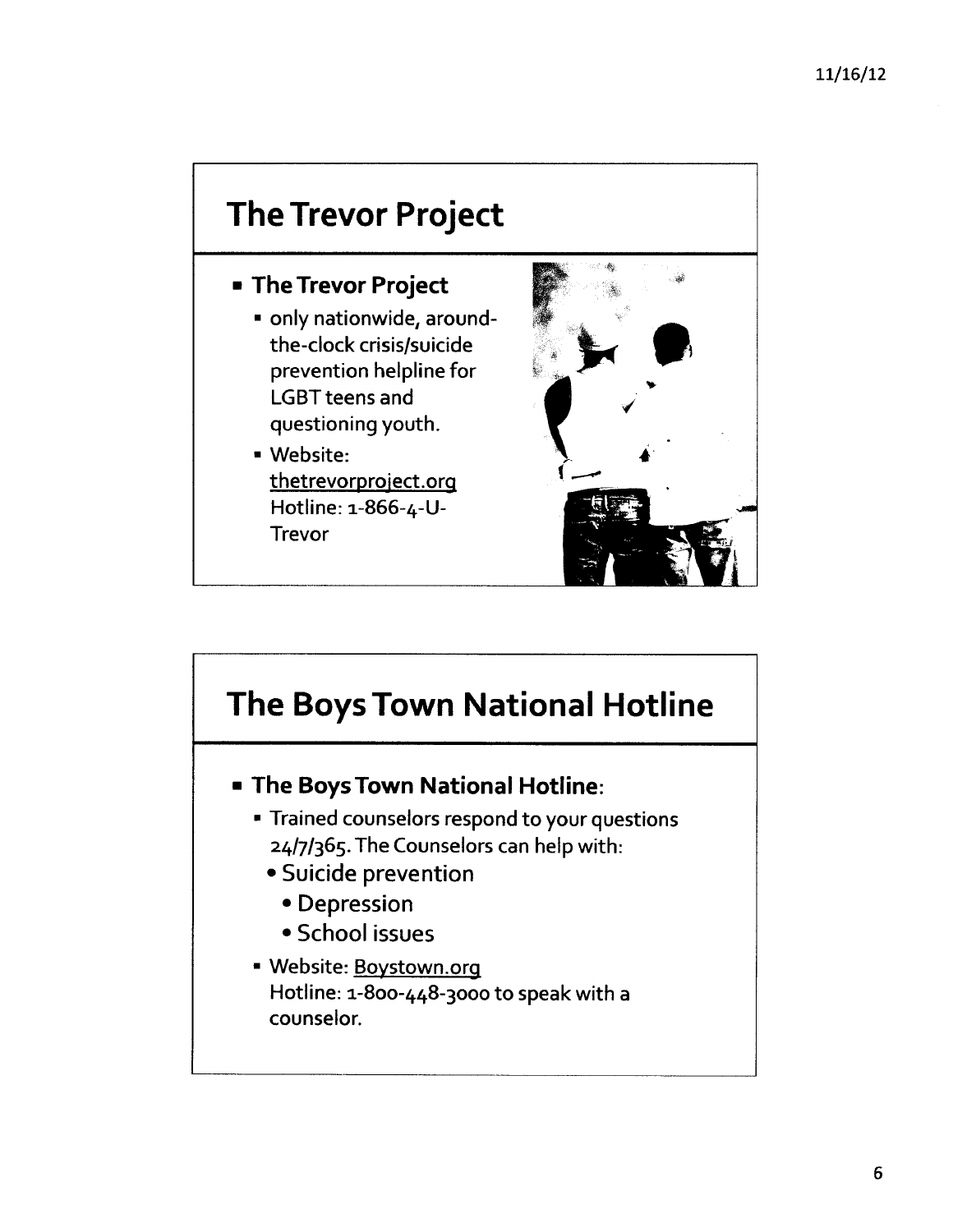